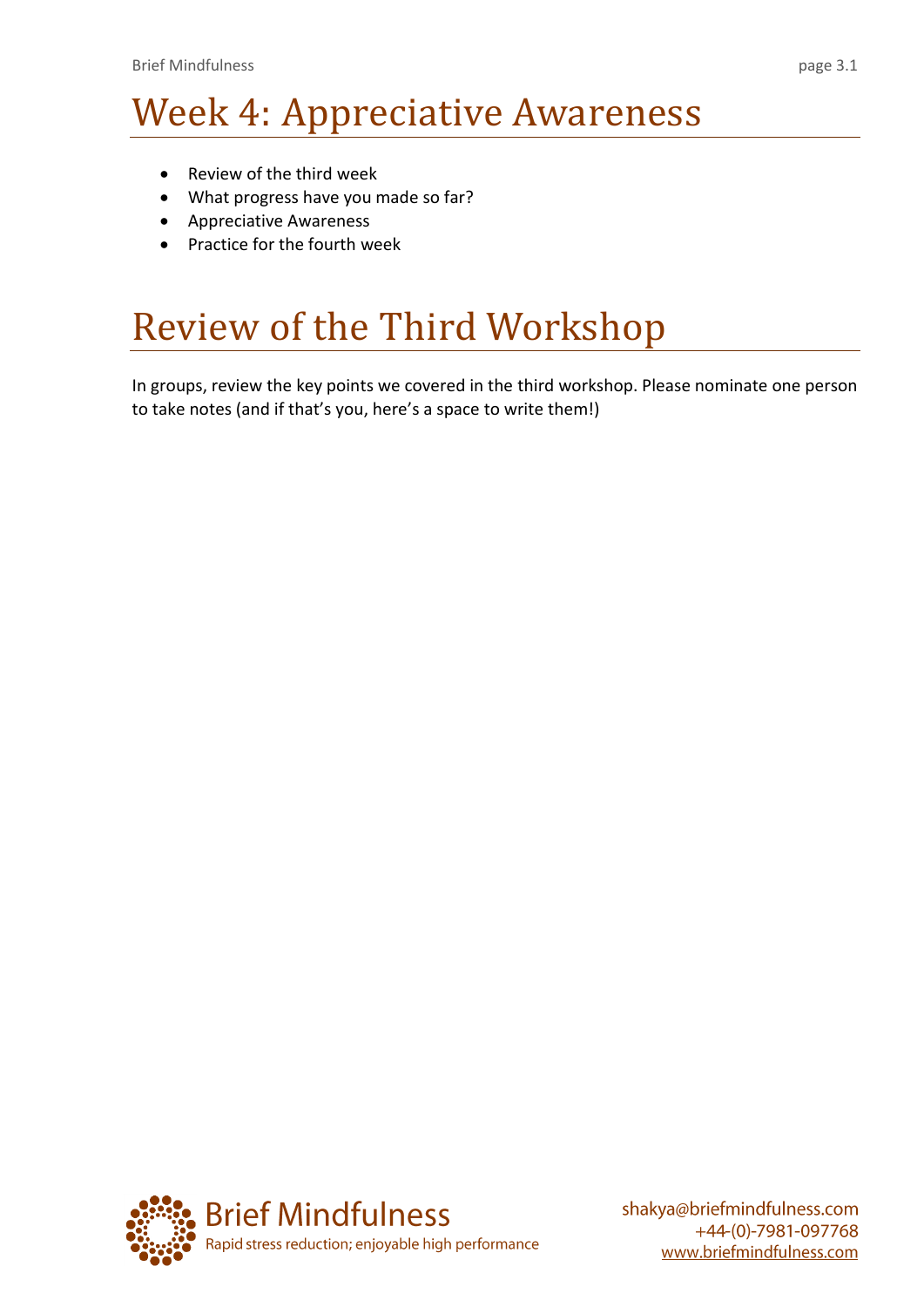# What progress have you made so far?

Ask your partner, "What progress have you made since you started this course?" and take notes for them here.

(If they seem to run out of things to say, help them stay with it, ask "what else have you made progress with?" etc. Remember – little signs of progress are just as important as big steps).

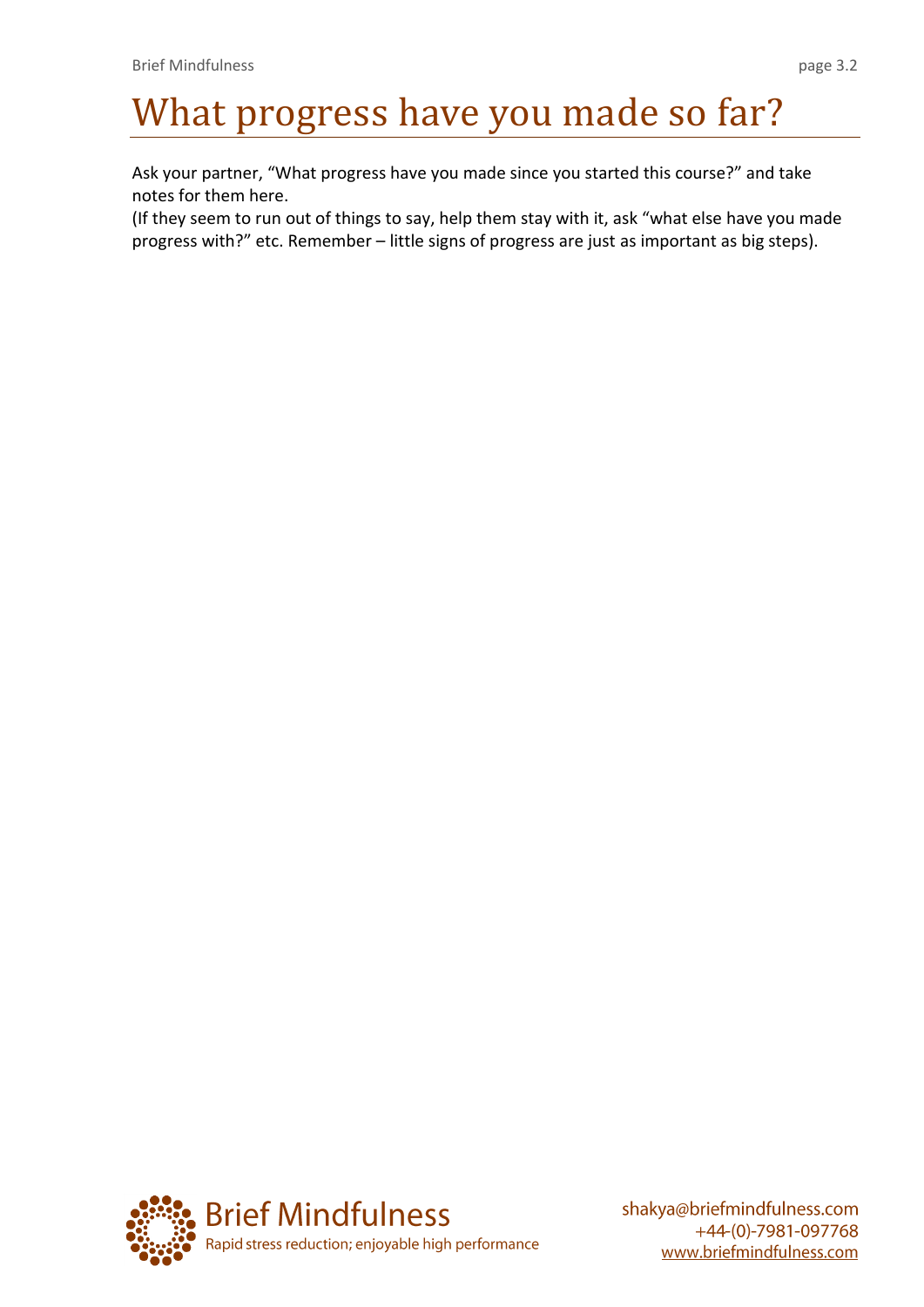# Appreciative Awareness

The theme for this week is taking time to appreciate – to appreciate our environment, other people and ourselves. When we cultivate appreciative awareness, it brings us into more positive relationship. It's another aspect of making the most of what we've already got, instead of rushing around looking for more. After all, if we never get to appreciate what we've got then what was the point of putting so much effort into getting it?

### Appreciating Progress

In the exercises above, we were focusing on the progress we've already made. When seeking to make progress in any discipline, it's easy to get self-critical and feel frustrated because we've fallen short of standards we've set for ourselves. But if we step back and appreciate the effort we've made and the progress we've made, we can feel encouraged and inspired by that, which helps us to take the next step. Mindfulness is rarely glamorous; it's a subtle quality of mind, so we need to cultivate our enthusiasm for it.

### Appreciating Beauty

Beauty has a wonderful effect on the mind, uplifting and purifying. It does take time to engage with, though – in the mad-rush of a busy day it's hard to take it in. So in the class we spend time listening to a poem and looking at flowers. 5 minutes seems like an incredibly long time to just sit in silence looking at a bunch of flowers – but once you get into it, there's more and more to see.

### Appreciating People

If flowers are amazing, what about people! Of course nobody's perfect, and when we get close to people or spend time interacting with them their faults can irritate us. But if we can step back from all that and just remember how every single human is the product of millions of years of evolution, we can start to appreciate the remarkable qualities people have. Of course everyone is unique – everyone has their own particular strengths and qualities. (Don't forget yourself in this – you are unique too, you have valuable strengths, qualities and values too!)

### Appreciating What Life Gives You

We benefit from our environment and from other people in so many ways, all the time. There's so much of it that we couldn't possibly keep track of it all – so we go into auto-pilot and take most if not all of it for granted. But there's a great deal to be gained from bringing conscious attention to the ways in which we're benefitting…..

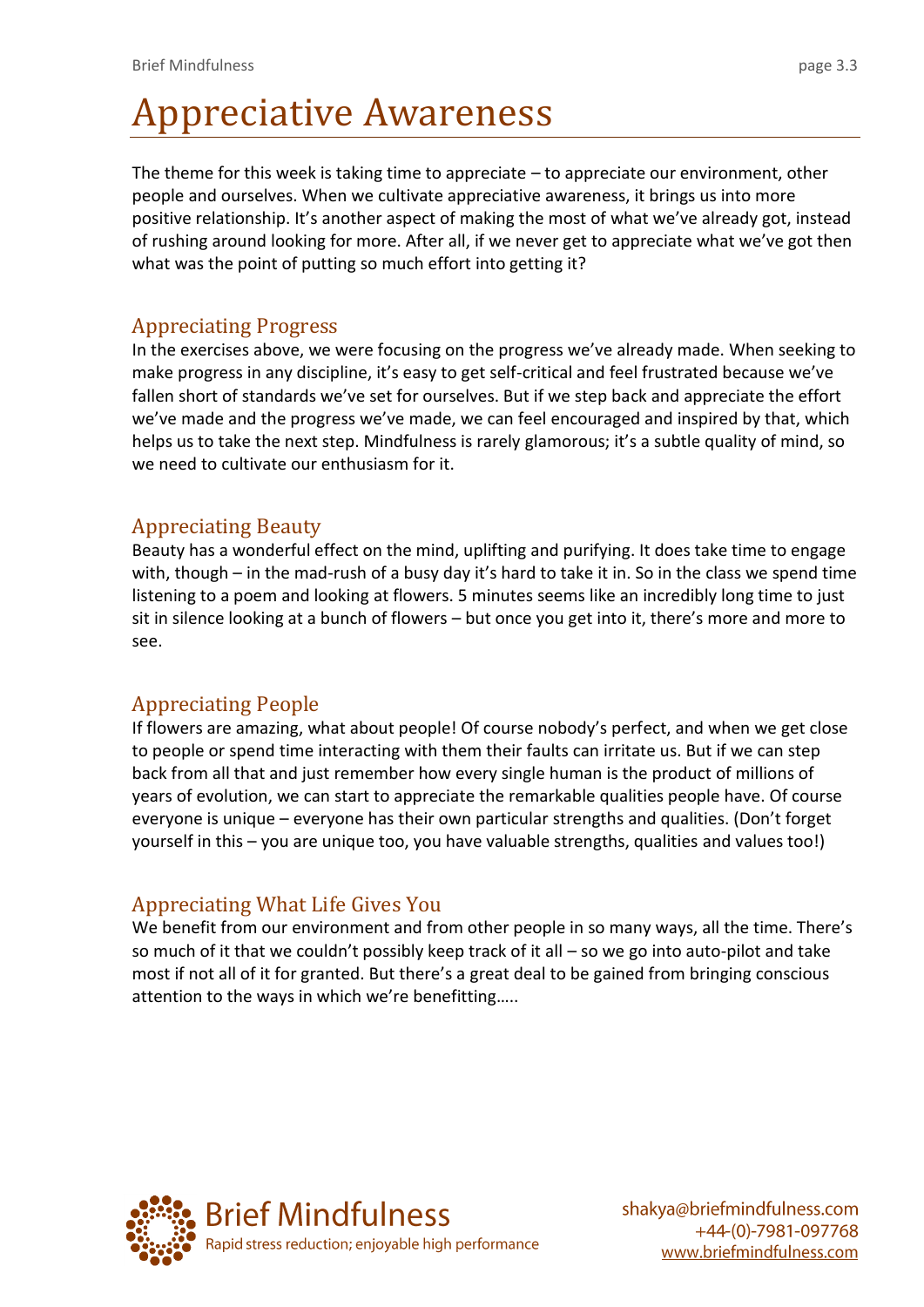# Happiness and Gratitude

We all want to be happy, but it's surprisingly elusive: if you try and grasp hold of happiness, it tends to just evaporate. Happiness is a by-product of acting well, rather than something you can aim for directly.

There's some very interesting science around happiness. We each have a "happiness set-point." Like a thermostat controlling your heating and keeping rooms at a pre-determined temperature, there's a mechanism in your brain that takes your happiness back to your particular set-point. Your happiness levels go up or down according to events, but over time will naturally revert to the set-point.

This is dramatically illustrated by surveys amongst two groups: lottery winners and people who'd been paralysed in accidents and become quadriplegic. Of course the lottery winners became happier at first, and the quadriplegic people became less happy. But within a year, there was no difference between the two groups: they were both back to their set-points.

The set-point is determined by 3 factors: 50% of it is genetic and 10% is due to external circumstance (education level, income, marital status etc.). But 40% is derived from your dayto-day behaviour and the way in which you think about yourself and others.

Fortunately, the set-point isn't fixed – with sustained practice you can adjust the dial on the thermostat. Cultivating gratitude is a good way of doing this – see the exercise below.

## Cultivating Gratitude

One of the best-researched and well-proven ways to increase happiness is incredibly simple:

Write down 3 ways you've benefitted from others

One experiment found that when people did this every day for three weeks, they became happier people – and stayed that way.

A few tips to make the most of this:

- 1. To help you remember, it works really well to share this exercise with someone else. I know couples who make this part of their ritual in the evening. Other people do it by exchanging daily emails.
- 2. Don't write the same things day after day it needs to be 3 new things
- 3. It's fine to just notice little things in fact, that's what makes the biggest difference
- 4. Don't worry if you don't *feel* grateful. If you just keep noticing things you *could* feel grateful for, ways in which you've benefitted, then the emotions will come.
- 5. You can get extra benefit from this by expressing your appreciation, especially to the people to whom you're grateful. They'll be pleased and it'll improve your relationship with them too.

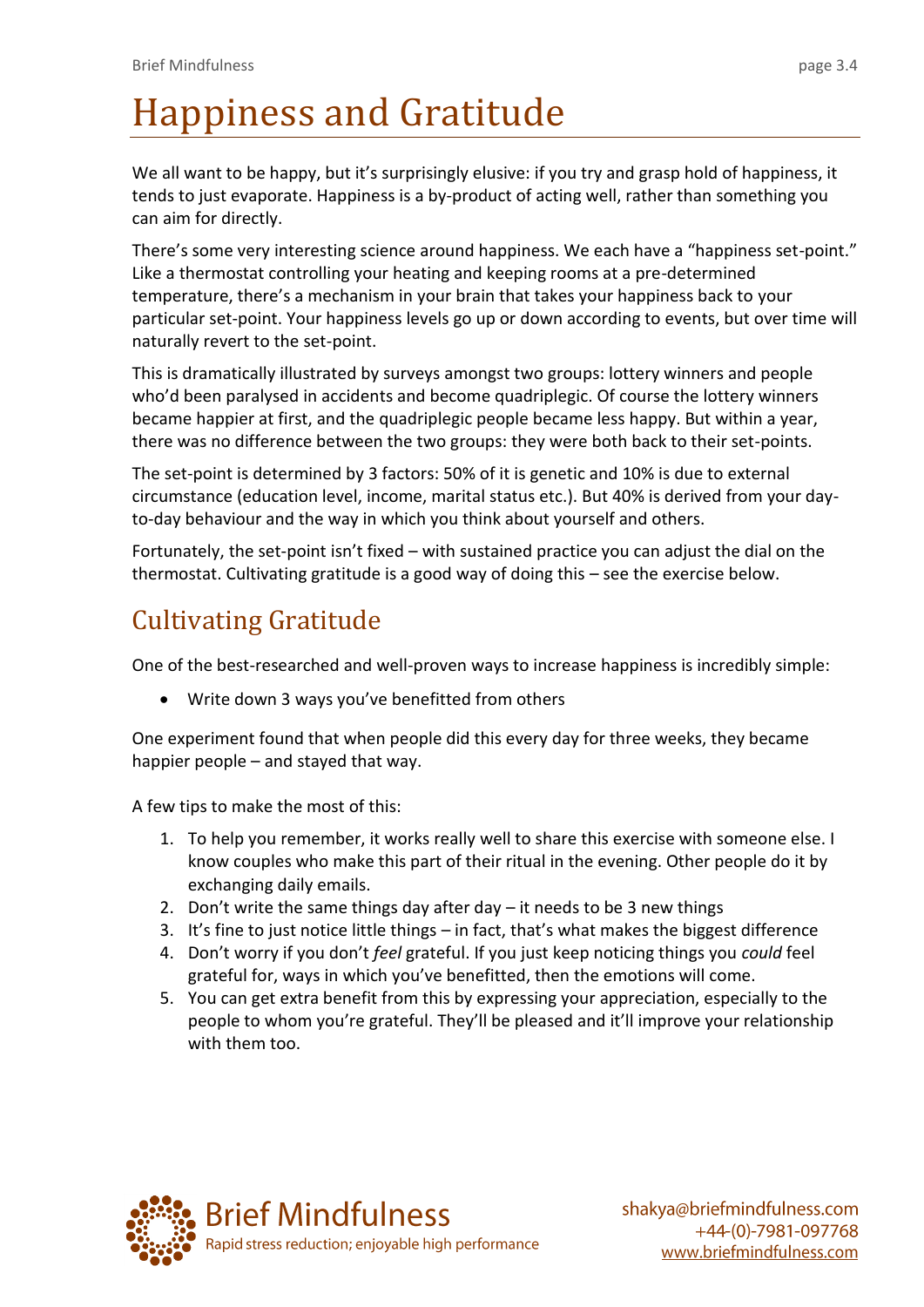# This Week's Brief Mindfulness Activities

### Reconnect

When are you Reconnecting? Are your reminders working well enough, or do they need refreshing?

## Mindful Activity

What's your mindful activity? Is the reminder working?

### Body Scan – 20 minutes per day

Have you found a good time for you? (Weekdays and weekends?) Do you need to allow yourself a day off?

## Mindful Walk – focus on beauty

What is your daily mindful walk? What beauty can you look out for?

## Gratitude: Journal or Email

3 gratitudes every day. In a journal or sharing by email? When is the best time? (e.g. after dinner? just before bed?)

## **Remember to savour your MAGIC MOMENTS!**

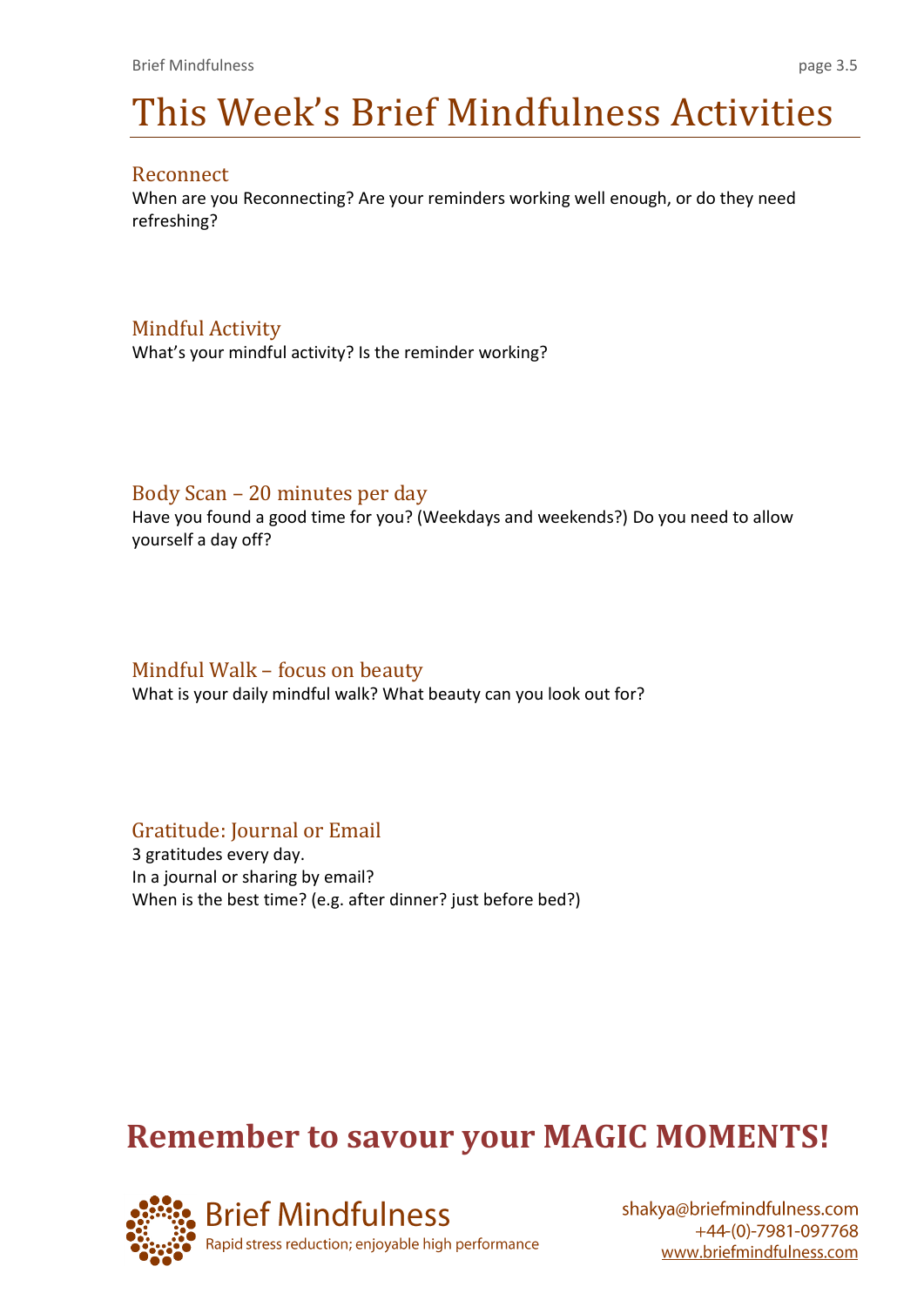## Week 4 Diary

| How did it go? What did you learn?       |      |      |       |       |     |     |     |      |
|------------------------------------------|------|------|-------|-------|-----|-----|-----|------|
| Gratitude<br>Diary                       |      |      |       |       |     |     |     |      |
| Mindful<br>Walk                          |      |      |       |       |     |     |     |      |
| Reconnec<br>t and<br>Mindful<br>Activity |      |      |       |       |     |     |     |      |
| 20 minute Body<br>Scan                   |      |      |       |       |     |     |     |      |
|                                          | Tues | Weds | Thurs | $\Xi$ | Sat | Sun | Mon | Tues |